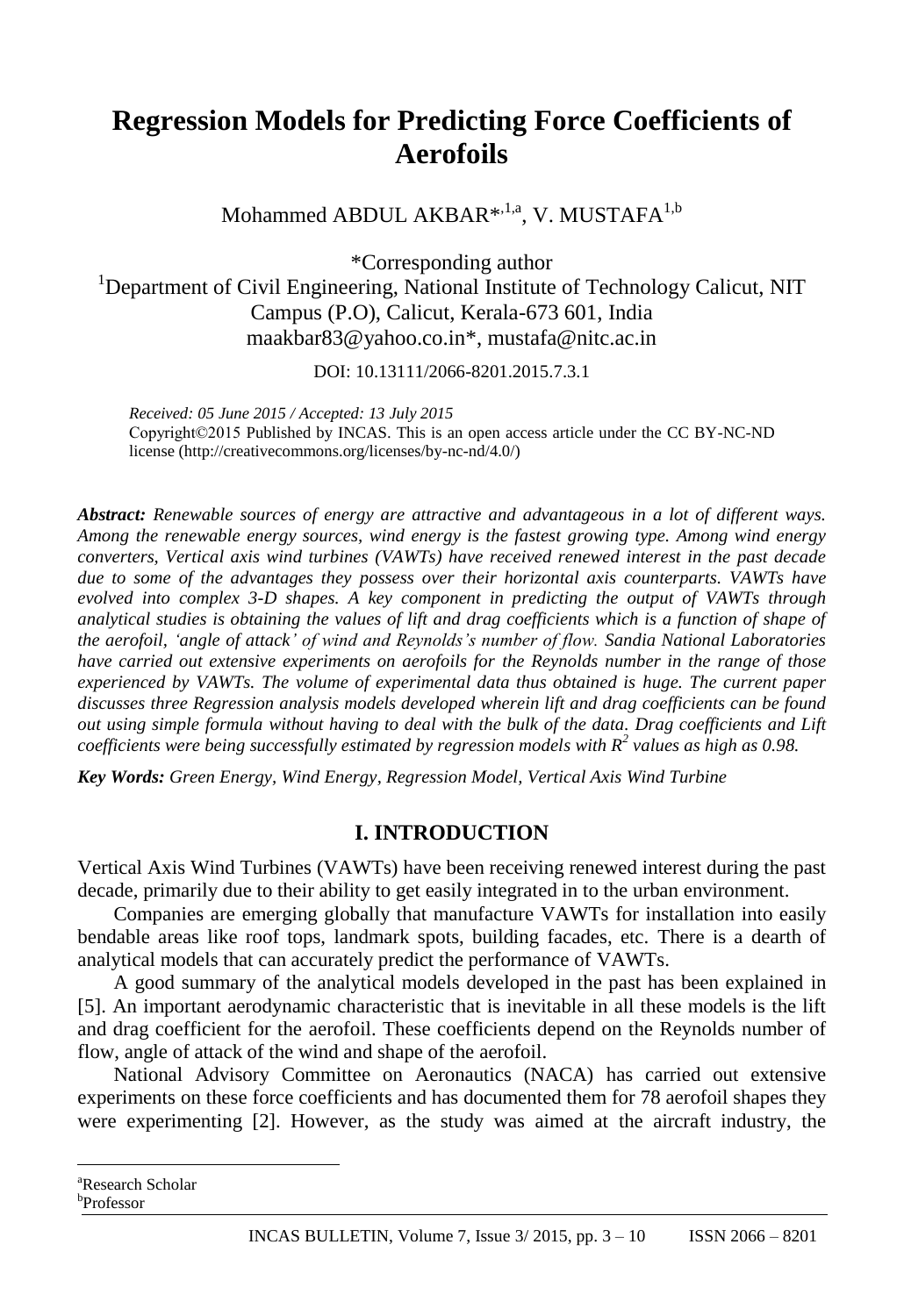Reynolds number of flow for which the experiments were conducted was higher than that experienced by VAWTs. Identifying the void on data for VAWTs, Sandia national laboratories carried out experiments on 7 symmetrical NACA aerofoil shapes and have documented the results [7].

Although, the study is old, the results of the report have been universally accepted and referenced even nowadays [1, 4, 6].



Fig. 1 NACA symmetrical aerofoil

Out of the seven symmetrical aerofoils considered in the Sandia national laboratories report [7], complete tables have been provided for five of them, namely NACA 0012, NACA 0015, NACA 0018, NACA 0021 and NACA 0025 for the entire range of angles of attack (0 to 180 degrees) and Reynolds numbers in the range of 10,000 to 1,00,00,000. The shape of NACA symmetrical aerofoils are plotted in fig. 1.

The resulting tables amount up to a total of 2878 values of lift and drag coefficients for different combinations of Reynolds number, angle of attack & shape of aerofoil. This is a large set of data.

In addition, for purposes of developing algorithms for the analysis of a general 3-D shaped VAWT, these data in the form of equations (as a function of Reynolds number, angle of attack & aerofoil. shape) are needed as they simplify the task.

This paper discusses the regression analysis carried out on the lift and drag values using three methods, namely: Trigonometric fit, Quadrilateral fit & Cubic fit.

The coefficient of determination  $(R^2)$ , which is a measure of goodness of the regression fit, is reported for each case which gives an indication of the level of confidence that can be placed on the resulting equations.

Section II of this paper deals with the analysis part, section III deals with the results of the analysis and its interpretation and section IV is the conclusion.

## **II. REGRESSION ANALYSIS**

To understand the nature of lift and drag values reported in Sandia report [7], they were plotted on a graph for interpretation of the trend.

The plot of the lift coefficient versus the angle of attack is shown in fig. 2 and the plot of the drag coefficient versus the angle of attack is shown in fig. 3. A legend summary for the plots is given in Table 1.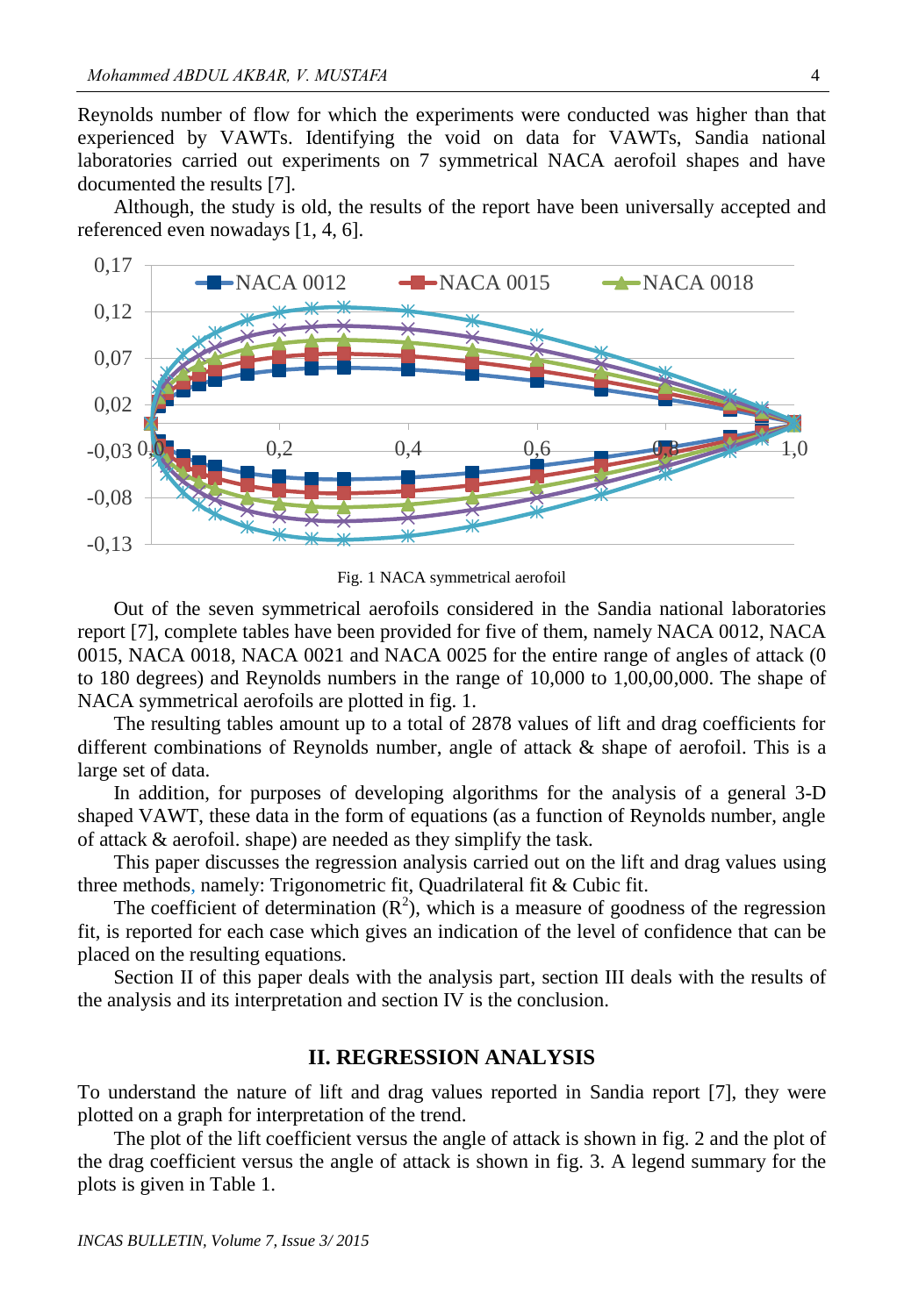

Fig. 2 The Lift Coefficient versus the Angle of Attack for different airfoils and Reynolds Numbers



Fig. 3 The Drag Coefficient versus the Angle of Attack for different airfoils and Reynolds Numbers

|    | Aerofoil Shape   | Reynolds Number |        |  |  |
|----|------------------|-----------------|--------|--|--|
| 12 | <b>NACA 0012</b> | А               | 10000  |  |  |
| 15 | <b>NACA 0015</b> | B               | 20000  |  |  |
| 18 | <b>NACA 0018</b> |                 | 40000  |  |  |
| 21 | <b>NACA 0021</b> | D               | 80000  |  |  |
| 25 | <b>NACA 0025</b> | E               | 160000 |  |  |

Table 1: Legend summary for interpretation of graphs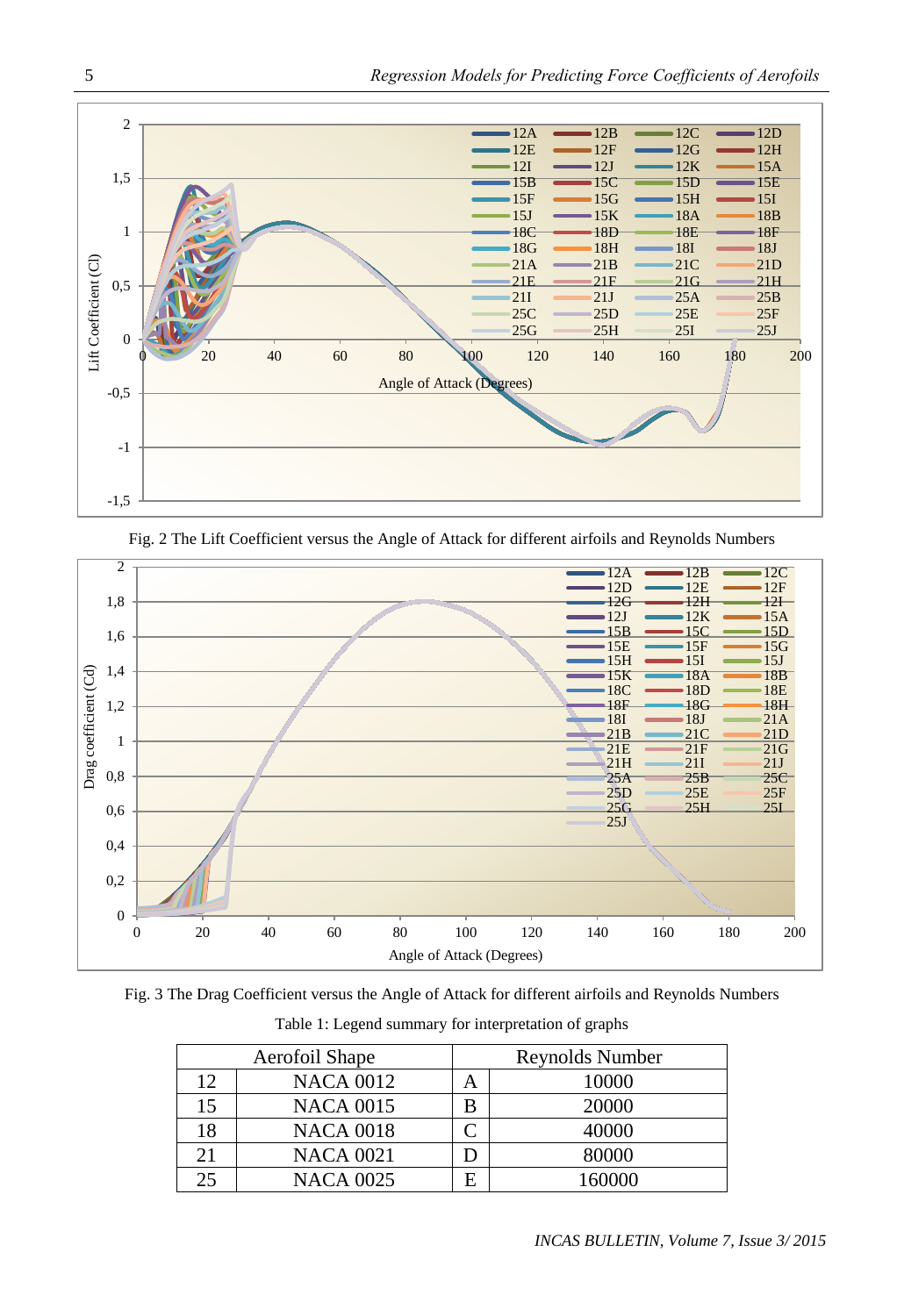|                                 | F | 360000   |
|---------------------------------|---|----------|
| Example: "18F" denotes          | G | 700000   |
| analysis for the case where the | H | 1000000  |
| shape is NACA 0018 and the      |   | 2000000  |
| Reynolds Number is 360000       |   | 5000000  |
|                                 |   | 10000000 |

From fig. 2 and fig. 3, it can be clearly seen that beyond 30 degrees, there is no effect of Reynolds number and aerofoil shape on lift and drag coefficients.

For the values of lift and drag coefficients for an angle of attack less than 300, there is a function of all the three variables, namely the shape of the aerofoil, the Reynolds Number and the Angle of Attack.

Further from fig. 2 and fig. 3, we can see that there is a distinctive angle of attack above which the lift to drag ratio decreases. This point is known as "Stall" [3] and it finds application in all areas of fluid dynamics.

Based on the above revelations; for the purposes of regression analysis, the lift and drag coefficient data were divided into four zones.

 $\triangleright$  Zone 1 - Coefficients up to the value of Stall

 $\geq$  Zone 2 - Coefficients at the value of Stall

- $\geq$  Zone 3 Coefficients beyond the value of Stall and up to 30<sup>0</sup>
- $\geqslant$  Zone 4 Coefficients equal to and beyond 30<sup>0</sup>

Three methods were used for the regression analysis and the findings of each were compared. A description of these methods will be given in the following sub-section. They are as follows:

- $\triangleright$  Quadratic polynomial fit
- $\triangleright$  Cubic polynomial fit
- $\triangleright$  Trigonometric fit

#### **Quadratic polynomial fit**

In this method, Zone 4 which is dependent only upon  $\alpha$ , was approximated by a quadratic polynomial and resulting values of  $\overline{R}^2$  and coefficients of polynomial were noted down.

For the remaining three zones  $(1, 2 \& 3)$ , the lift and drag coefficients were fitted with linear regression models with independent variables as Reynolds number, angle of attack & aerofoil shape.

Through trial and error, it was found that taking logarithm of Reynolds number yielded better results than using Reynolds number alone as the variable. This was found to be true for all the regression fits in this study and hence logarithm of Reynolds number was used wherever Reynolds number variable appeared.

Further, it may be noted that the shape of the aerofoil, namely NACA 0012, NACA 0015, NACA 0018, NACA 0021 and NACA 0025 are not continuous values as desired by a regression analysis fit, However, upon using values of 12, 15, 18, 21 and 25 respectively for the aerofoils mentioned above, it was found out that a good fit was achieved.

#### **Cubic polynomial fit**

This fit is same as the quadratic polynomial fit except that Zone 4 regression analysis was carried out using a cubic polynomial rather than a quadratic polynomial which gives more accurate results.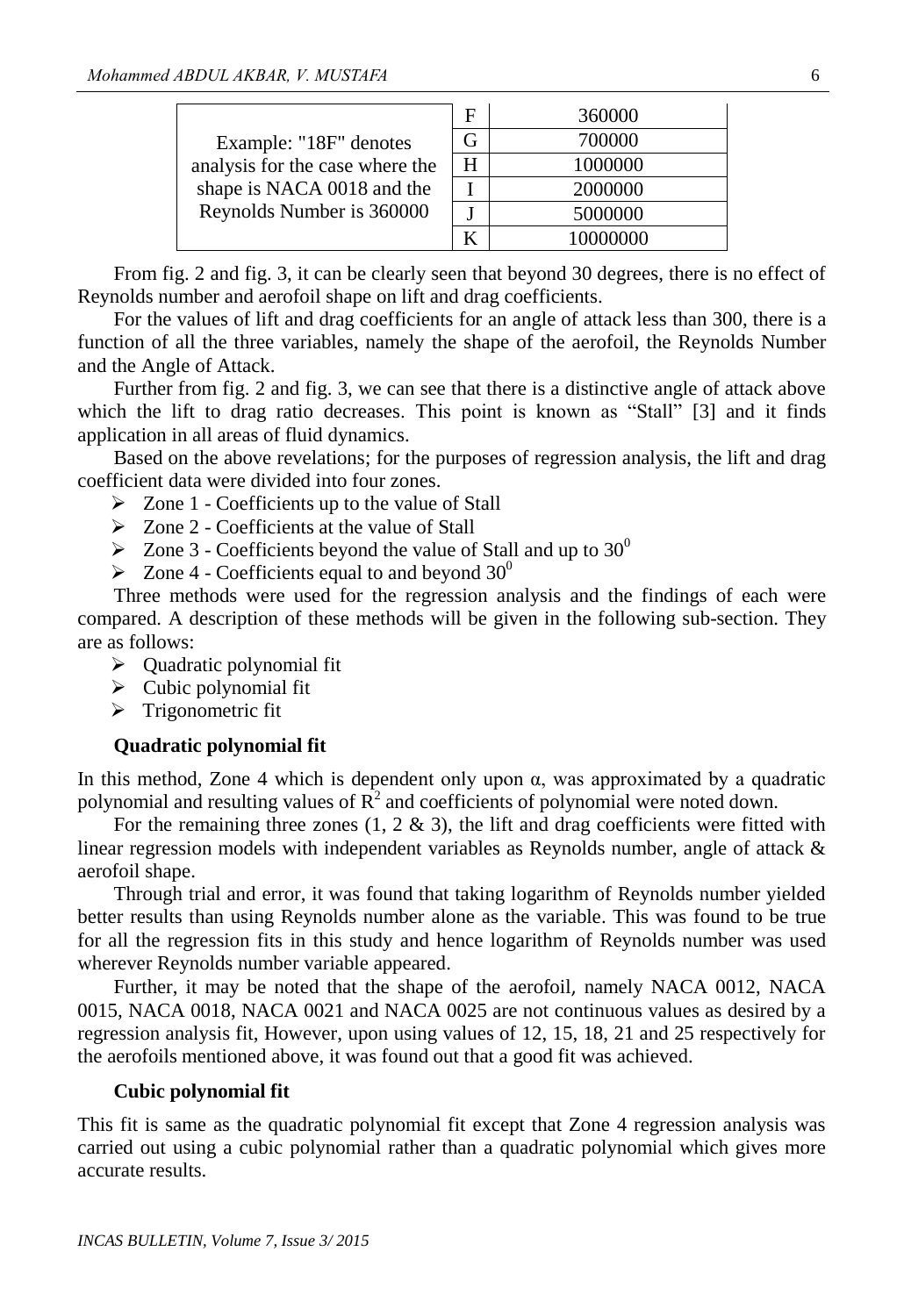## **Trigonometric fit**

Upon close examination of the graphs of lift and drag coefficients beyond  $30^{\circ}$ , it was seen that in addition for them being independent of Reynolds number and shape of aerofoil, they approximately resembled the trigonometric curves of sin and cos. The graph of the drag coefficient approximately resembles the sine curve and the graph of the lift coefficient resembles the cosine curve.

Hence, the lift coefficients values for Zone 4 were subjected to linear regression with cosine of the  $\alpha$  values and drag coefficients for Zone 4 with sine of  $\alpha$ .

Reasonably good fit was obtained (the details of the fit to be presented in section IV) and thus included in this study.

With the values of regression coefficients obtained by Zone 4 analyses, the values of the lift and drag coefficients for other zones (zone 1, 2 & 3) were estimated.

Understandably, the values in these zones were giving poor estimates (as they are functions of all the three variables).

However, it was found out that the difference in the actual values of the lift and drag coefficients (in these zones) and that estimated by the trigonometric functions in these zones were giving reasonably good fit when resorted to simple linear regression analysis using the three variables ( $α$ , Reynolds number  $&$  aerofoil shape).

The rest of the analysis was the same as what was done for the quadratic and cubic polynomial fits.

#### **If Loop**

An IF loop was built for the data set that would identify the zone to which the combination of Reynolds number, angle of attack and aerofoil shape belongs to (Table 2). The Calculation of stall angle  $(\alpha_s)$  precedes this step and is carried out for each set of Reynolds number & aerofoil shape based on regression analysis coefficients and then rounded off to the nearest whole number (to enable the IF loop comparison).

| "AND" Conditions          | Zone                                                     |        |
|---------------------------|----------------------------------------------------------|--------|
|                           | $\alpha < 30^{\circ}$                                    | Zone 1 |
| $\alpha = \alpha_{s}$     | $\alpha$ $<$ 31.                                         | Zone 2 |
| $\alpha > \alpha_{\rm c}$ | $\alpha$ $<$ 30 $\degree$                                | Zone 3 |
|                           | $\alpha$ = 30 <sup>0</sup> OR $\alpha$ > 30 <sup>0</sup> | Zone 4 |

Table 2: Logical sequence of the IF loop

# **III. RESULTS & DISCUSSIONS**

The results of the regression analysis are presented in Table 3, 4 & 5. Table 3 is for the quadratic polynomial fit, Table 4 is for the cubic polynomial fit and Table 5 is for the trigonometric fit.

The symbols used in the Tables are,

 $\alpha$  = Angle of attack

 $\alpha_s$  = Angle of stall

 $N =$  Numerical equivalent of shape of aerofoil (for e.g.: NACA 0018 is 18)

log (Re) = Logarithm of Reynolds number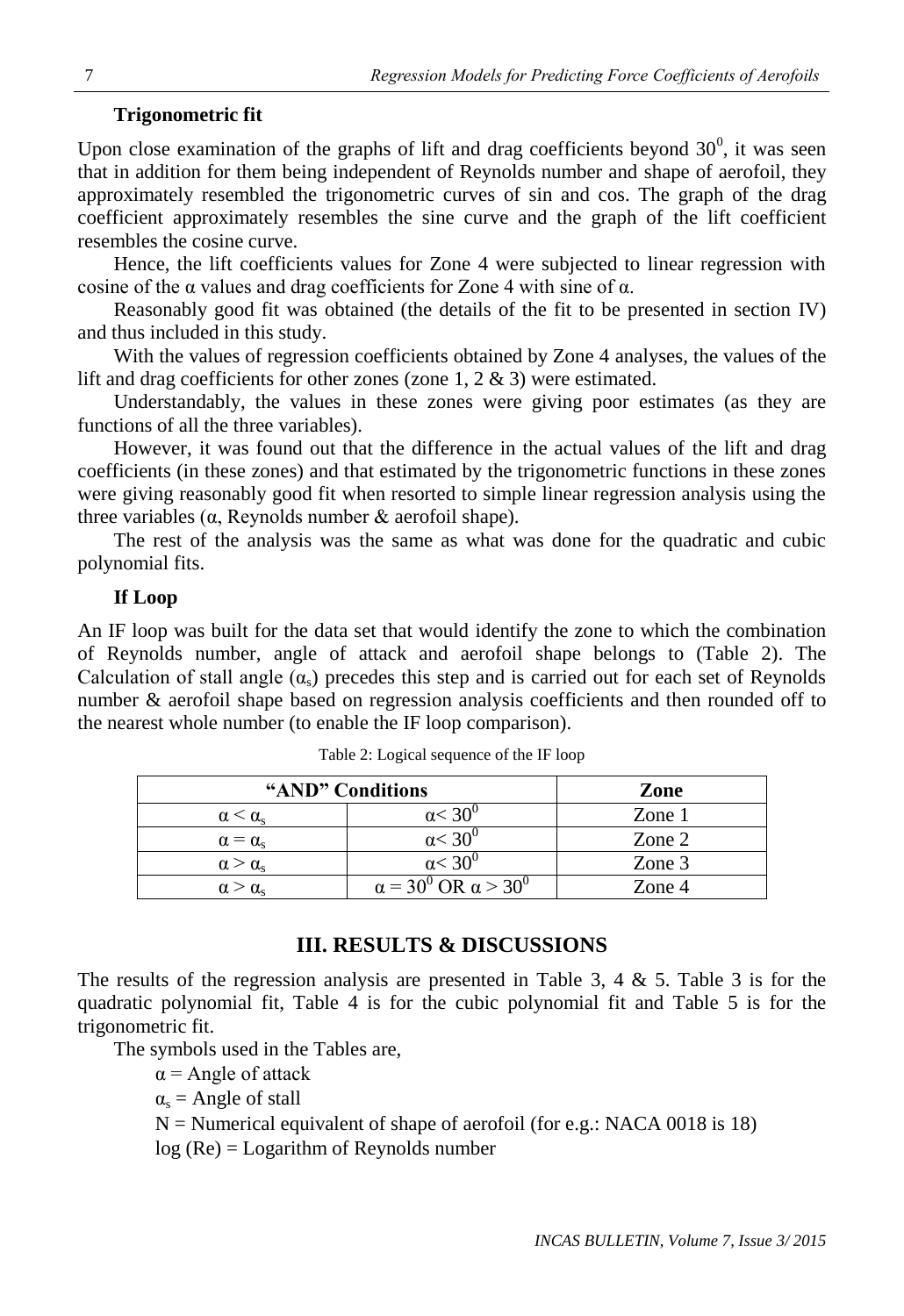| Zone                  | Variable         | Equation $(m_1 * v_1 + m_2 * v_2 +  b)$ |         |                |                |                |                |             |                |
|-----------------------|------------------|-----------------------------------------|---------|----------------|----------------|----------------|----------------|-------------|----------------|
|                       |                  | m <sub>1</sub>                          | $V_1$   | m <sub>2</sub> | V <sub>2</sub> | m <sub>3</sub> | V <sub>3</sub> | b           | $\mathbb{R}^2$ |
| $\overline{4}$        | Lift             |                                         |         | 0.000123697    | $\alpha^2$     | $-0.04036$     | $\alpha$       | 2.572181    | 0.880          |
|                       | Drag             |                                         |         | $-0.000262917$ | $\alpha^2$     | 0.048193       | $\alpha$       | $-0.516846$ | 0.951          |
| 3                     | Lift             | 0.199321                                | Log(Re) | 0.042823       | $\alpha$       | $-0.00834$     | N              | $-1.17889$  | 0.853          |
|                       | Drag             | $-0.00139$                              | Log(Re) | 0.021844       | $\alpha$       | $-0.00185$     | N              | $-0.1056$   | 0.991          |
| $\mathfrak{D}$        | Lift             | 0.69588                                 | Log(Re) | $-0.04274$     | $\alpha$       | 0.042027       | N              | $-3.32006$  | 0.890          |
|                       | Drag             | $-0.02614$                              | Log(Re) | 0.013576       | $\alpha$       | $-0.00204$     | N              | 0.092617    | 0.929          |
|                       | $\alpha_{\rm s}$ | 4.56746                                 | Log(Re) | 0.29483        | N              |                |                | $-15.79263$ | 0.906          |
|                       | Lift             | 0.195874                                | Log(Re) | 0.049428       | $\alpha$       | $-0.0137$      | N              | $-0.66326$  | 0.817          |
|                       | Drag             | $-0.01489$                              | Log(Re) | 0.002151       | $\alpha$       | 9.36E-05       | N              | 0.087071    | 0.502          |
| Lift Values - Overall |                  |                                         |         |                |                |                |                |             | 0.898          |
| Drag Values - Overall |                  |                                         |         |                |                |                |                | 0.976       |                |

#### Table 4: Cubic Fit Results

| Zone                          | <b>Variable</b>  | Equation $(m_1 * v_1 + m_2 * v_2 +  b)$                                |               |                |            |                |                |          |             |  |  |
|-------------------------------|------------------|------------------------------------------------------------------------|---------------|----------------|------------|----------------|----------------|----------|-------------|--|--|
|                               |                  | m <sub>1</sub>                                                         | $V_1$         | m <sub>2</sub> | $V_2$      | m <sub>3</sub> | V <sub>3</sub> | b        | ${\bf R}^2$ |  |  |
| $\overline{4}$                | Lift             | $3.29166578*10^{-6}$                                                   | $\alpha^3$    | $-0.000913177$ | $\alpha^2$ | 0.056683       | $\alpha$       | 0.004188 | 0.980       |  |  |
|                               | Drag             | $1.58568950*10^{-6}$                                                   | $-0.00076241$ | $\alpha^2$     | 0.094939   | $\alpha$       | $-1.75392$     | 0.988    |             |  |  |
| 3                             | Lift             | Same as that given in the table for Quadratic polynomial fit (Table 3) |               |                |            |                |                |          |             |  |  |
|                               | Drag             |                                                                        | ,,            |                | ,,         |                |                |          |             |  |  |
|                               | Lift             | , ,<br>, ,                                                             |               |                |            |                |                |          |             |  |  |
| $\mathfrak{D}_{\mathfrak{p}}$ | Drag             | , ,<br>, ,                                                             |               |                |            |                |                |          |             |  |  |
|                               | $\alpha_{\rm s}$ | , ,<br>, ,                                                             |               |                |            |                |                |          |             |  |  |
|                               | Lift             | , ,<br>, 2                                                             |               |                |            |                |                |          |             |  |  |
|                               | Drag             | , ,<br>, 2                                                             |               |                |            |                |                |          |             |  |  |
| Lift Values - Overall         |                  |                                                                        |               |                |            |                |                | 0.962    |             |  |  |
| Drag Values - Overall         |                  |                                                                        |               |                |            |                |                | 0.991    |             |  |  |

Table 5: Trigonometric Fit Results

| Zone                                                                                                           | <b>Variable</b>  | Equation $(m_1 * v_1 + m_2 * v_2 +  b)$ |               |                         |          |                |                |             |             |
|----------------------------------------------------------------------------------------------------------------|------------------|-----------------------------------------|---------------|-------------------------|----------|----------------|----------------|-------------|-------------|
|                                                                                                                |                  | m <sub>1</sub>                          | $V_1$         | m <sub>2</sub>          | $V_2$    | m <sub>3</sub> | V <sub>3</sub> | b           | ${\bf R}^2$ |
| $\overline{4}$                                                                                                 | Lift             | 1.07718                                 | $Cos(\alpha)$ |                         |          |                |                | 0.14734     | 0.877       |
|                                                                                                                | Drag             | 2.001954                                | $Sin(\alpha)$ |                         |          |                |                | $-0.2773$   | 0.972       |
| Regression analysis on Force coefficients of Zone 1, 2 $\&$ 3 after taking the difference of that estimated by |                  |                                         |               |                         |          |                |                |             |             |
|                                                                                                                |                  |                                         |               | trigonometric functions |          |                |                |             |             |
| 3                                                                                                              | Lift             | 0.198799                                | Log(Re)       | 0.048797                | $\alpha$ | $-0.00858$     | N              | $-2.44796$  | 0.871       |
|                                                                                                                | Drag             | $-0.00172$                              | Log(Re)       | $-0.01118$              | $\alpha$ | $-0.002$       | N              | 0.15377     | 0.954       |
|                                                                                                                | Lift             | 0.698349                                | Log(Re)       | $-0.03894$              | $\alpha$ | 0.041895       | N              | $-4.57436$  | 0.896       |
| $\mathcal{D}_{\mathcal{L}}$                                                                                    | Drag             | $-0.0251$                               | Log(Re)       | $-0.02058$              | $\alpha$ | $-0.00209$     | N              | 0.360303    | 0.991       |
|                                                                                                                | $\alpha_{\rm s}$ | 4.56746                                 | Log(Re)       | 0.29483                 | N        |                |                | $-15.79263$ | 0.906       |
|                                                                                                                | Lift             | 0.195406                                | Log(Re)       | 0.052953                | $\alpha$ | $-0.01343$     | N              | $-1.90187$  | 0.837       |
|                                                                                                                | Drag             | $-0.01522$                              | Log(Re)       | $-0.03197$              | $\alpha$ | 0.000201       | N              | 0.360509    | 0.993       |
| Lift Values - Overall                                                                                          |                  |                                         |               |                         |          |                |                |             | 0.897       |
| Drag Values - Overall                                                                                          |                  |                                         |               |                         |          |                |                | 0.984       |             |

For better comparison of the three methods, the  $R^2$  values for the lift coefficient, drag coefficient and the combined case of all the three fits are plotted on a bar chart as shown in fig. 4 (note that Y-axis has been started from 0.85 for the clarity of viewing).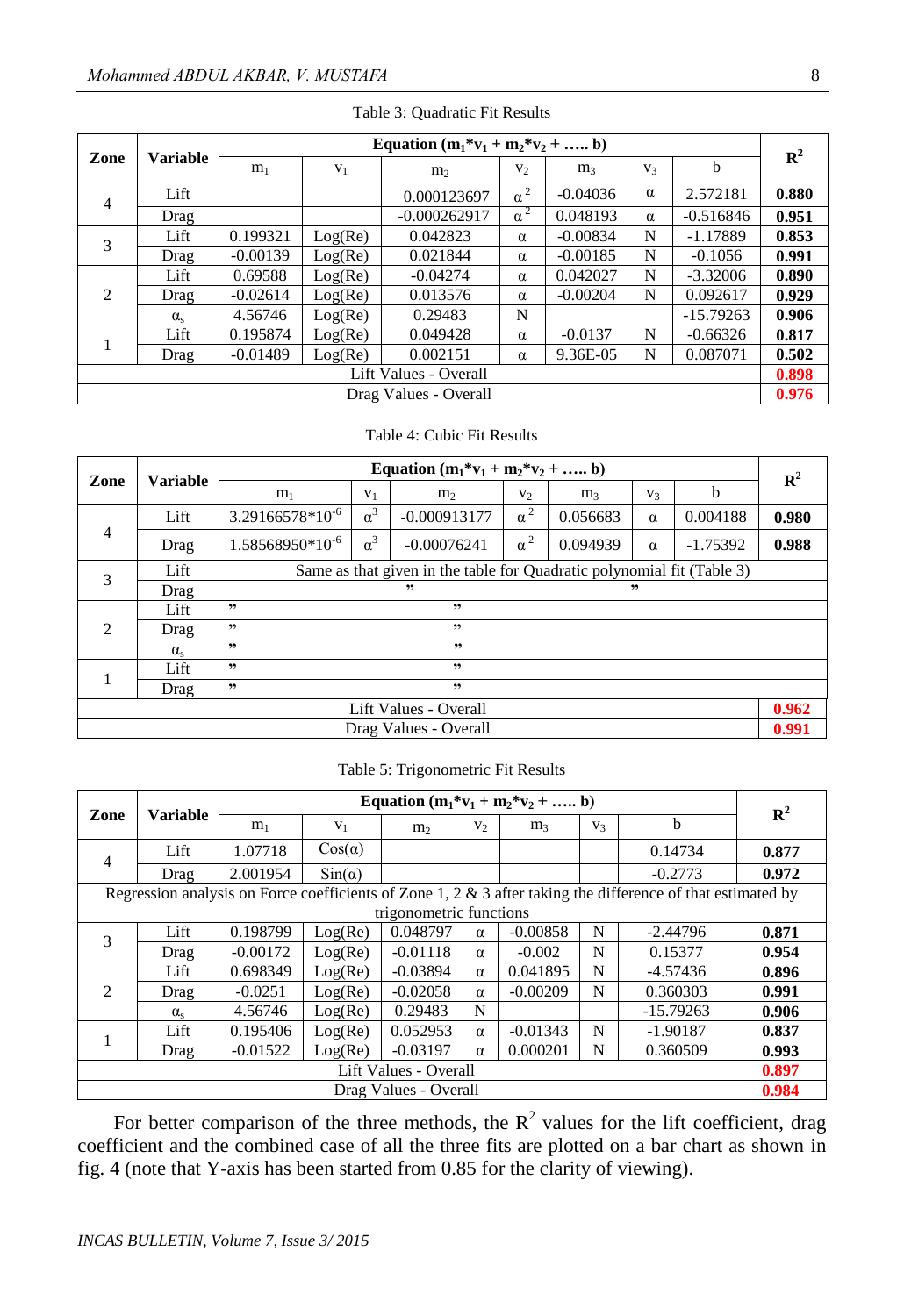

Fig. 4  $\mathbb{R}^2$  for lift &drag coefficients (Q – Quadratic, C – Cubic & T – Trigonometric)

As clearly evident from the chart, the cubic polynomial gives a better approximation overall when compared with the other two methods. The quadratic & trigonometric approximations for drag case are almost as good as that estimated by the cubic polynomial.

However, the approximation of the lift coefficient by both methods lags far behind than the approximation obtained by the cubic polynomial method resulting in a reduction in the combined case approximation.

In this study, Zone 4 approximations using quadratic  $\&$  cubic polynomials were only presented as higher order polynomials; they did not present a significant improvement in goodness of fit.

The  $R^2$  values for the fourth, fifth & sixth order polynomial were 0.981, 0.981 & 0.982 respectively which were not significantly higher than that obtained with the cubic polynomial case (0.978).

# **IV. CONCLUSIONS**

The lift & drag coefficients for five symmetrical aerofoils. established experimentally have been fitted with equations using the regression analysis by three methods namely quadrilateral fit, cubic fit &trigonometric fit and their  $R^2$  values were found to be 0.942, 0.978 & 0.946 respectively. As in regression analysis any fit which gives an  $\mathbb{R}^2$  value of 0.95 and above is considered excellent; the cubic fit which is the best of the three and quadrilateral and trigonometric fits which are bordering 0.95 can be considered suitable for the purpose of implementation in algorithms.

#### **REFERENCES**

- [1] A. Goude and F. Bülow, [Robust VAWT control system evaluation by coupled aerodynamic and electrical](http://www.sciencedirect.com/science/article/pii/S0960148113002048)  [simulations,](http://www.sciencedirect.com/science/article/pii/S0960148113002048) *Renewable Energy*, **59**, 193-201, 2013.
- [2] E. N. Jacobs, K. E. Ward, and R. M. Pinkerton, T*he Characteristics of 78 Related Airfoil Sections from Tests in the Variable-Density Wind Tunnel*, [National Advisory Committee for Aeronautics,](http://www.sciencedirect.com/science/article/pii/S0016003234905676) Report No. 460 1935.